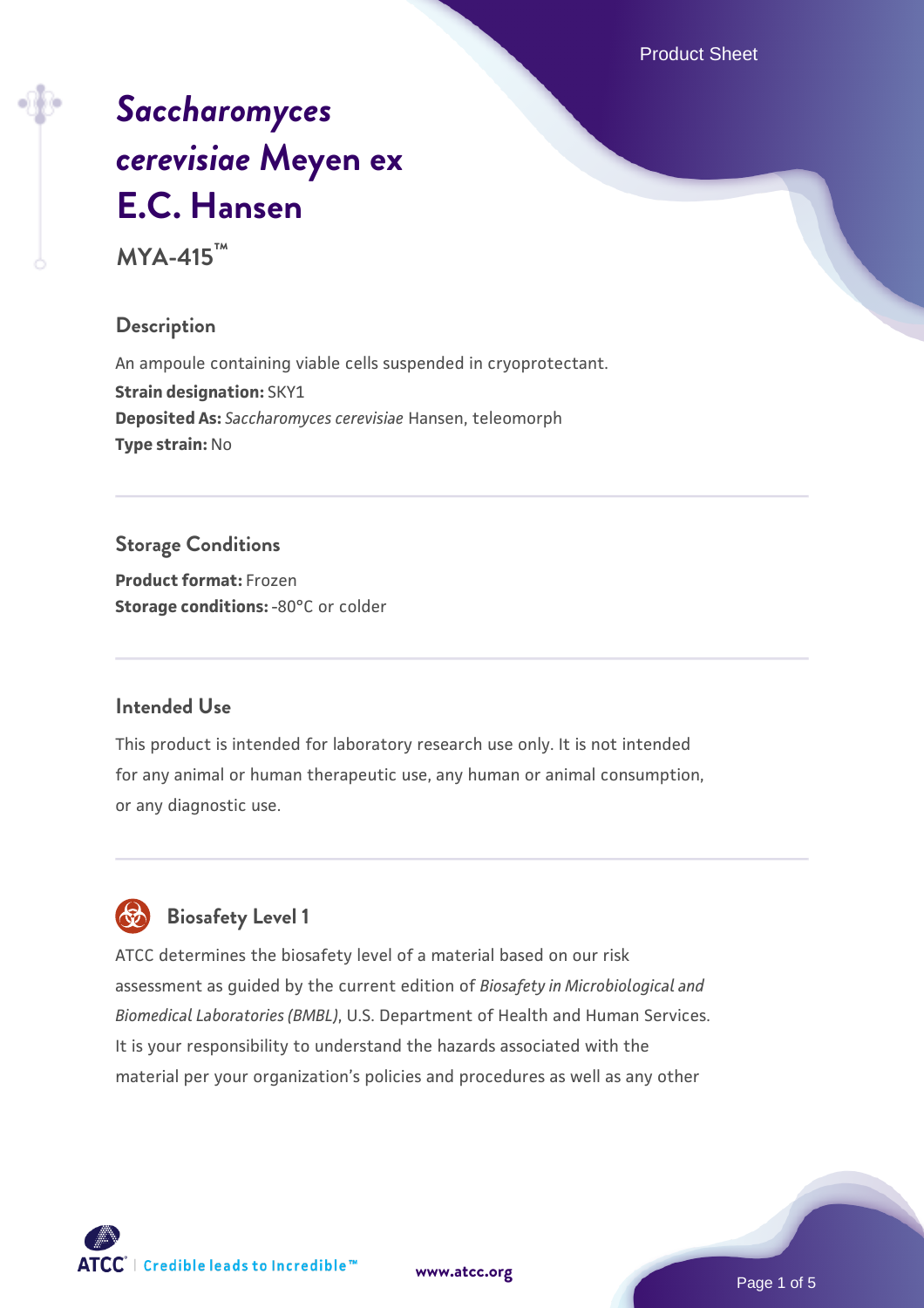## **[Saccharomyces cerevisiae](https://www.atcc.org/products/mya-415)** [Meyen ex E.C. Hansen](https://www.atcc.org/products/mya-415) **MYA-415**

applicable regulations as enforced by your local or national agencies.

ATCC highly recommends that appropriate personal protective equipment is always used when handling vials. For cultures that require storage in liquid nitrogen, it is important to note that some vials may leak when submersed in liquid nitrogen and will slowly fill with liquid nitrogen. Upon thawing, the conversion of the liquid nitrogen back to its gas phase may result in the vial exploding or blowing off its cap with dangerous force creating flying debris. Unless necessary, ATCC recommends that these cultures be stored in the vapor phase of liquid nitrogen rather than submersed in liquid nitrogen.

#### **Certificate of Analysis**

For batch-specific test results, refer to the applicable certificate of analysis that can be found at www.atcc.org.

#### **Growth Conditions**

**Medium:**  [ATCC Medium 1245: YEPD](https://www.atcc.org/-/media/product-assets/documents/microbial-media-formulations/1/2/4/5/atcc-medium-1245.pdf?rev=705ca55d1b6f490a808a965d5c072196) **Temperature:** 30°C

#### **Handling Procedures**

**Frozen ampoules** packed in dry ice should either be thawed immediately or stored in liquid nitrogen. If liquid nitrogen storage facilities are not available, frozen ampoules may be stored at or below -70°C for approximately one week. **Do not under any circumstance store frozen ampoules at refrigerator**

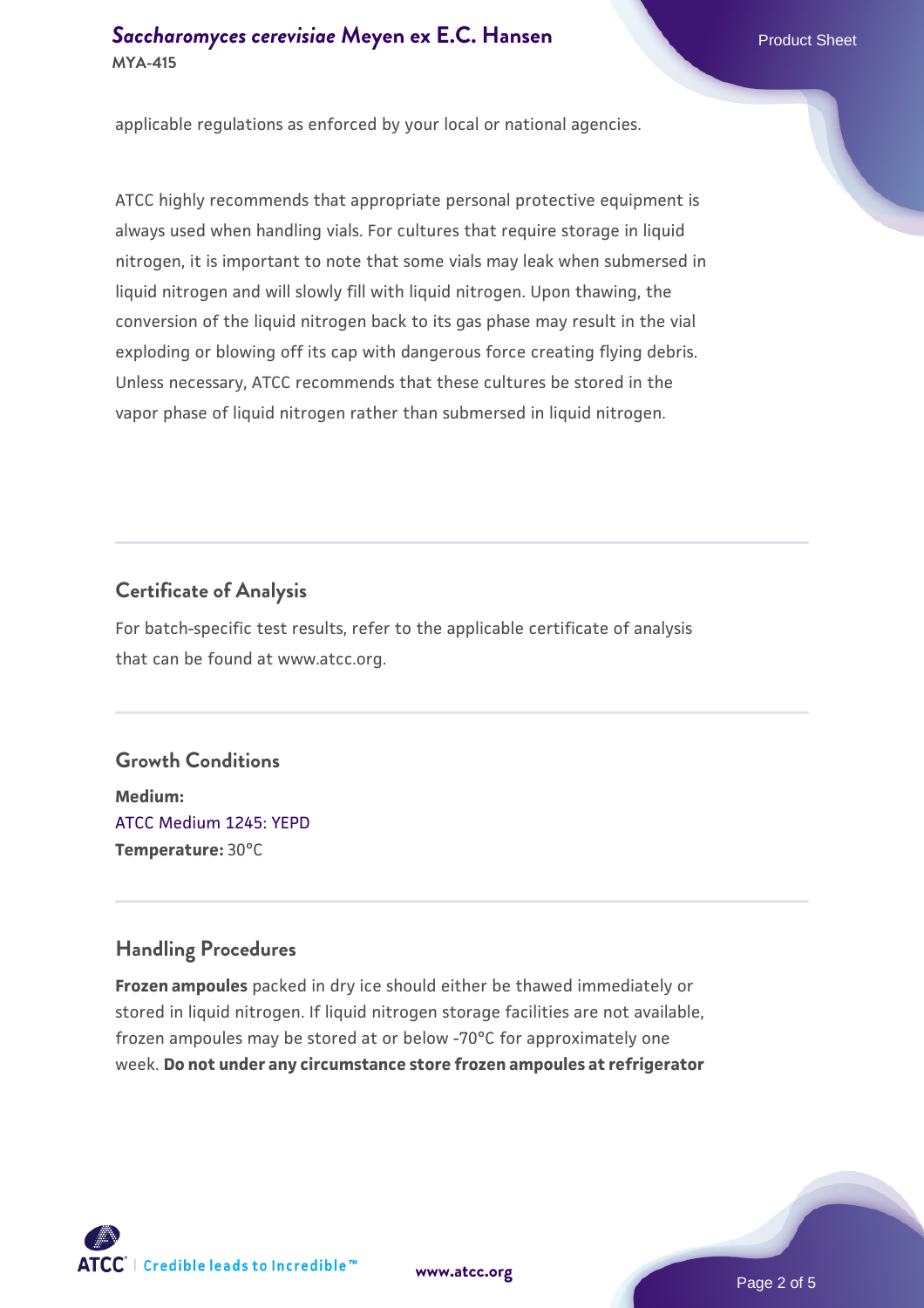# **[Saccharomyces cerevisiae](https://www.atcc.org/products/mya-415)** [Meyen ex E.C. Hansen](https://www.atcc.org/products/mya-415) **MYA-415**

**freezer temperatures (generally -20°C)**. Storage of frozen material at this temperature will result in the death of the culture.

- 1. To thaw a frozen ampoule, place in a **25°C to 30°C** water bath, until just thawed **(approximately 5 minutes)**. Immerse the ampoule just sufficient to cover the frozen material. Do not agitate the ampoule.
- 2. Immediately after thawing, wipe down ampoule with 70% ethanol and aseptically transfer at least 50 µL (or 2-3 agar cubes) of the content onto a plate or broth with medium recommended.
- 3. Incubate the inoculum/strain at the temperature and conditions recommended.
- 4. Inspect for growth of the inoculum/strain regularly for up to 4 weeks. The time necessary for significant growth will vary from strain to strain.

# **Material Citation**

If use of this material results in a scientific publication, please cite the material in the following manner: *Saccharomyces cerevisiae* Meyen ex E.C. Hansen (ATCC MYA-415)

#### **References**

References and other information relating to this material are available at www.atcc.org.

# **Warranty**

The product is provided 'AS IS' and the viability of ATCC<sup>®</sup> products is warranted for 30 days from the date of shipment, provided that the customer has stored and handled the product according to the information included on the product information sheet, website, and Certificate of Analysis. For living cultures, ATCC lists the media formulation and reagents that have been found to be effective for the product. While other

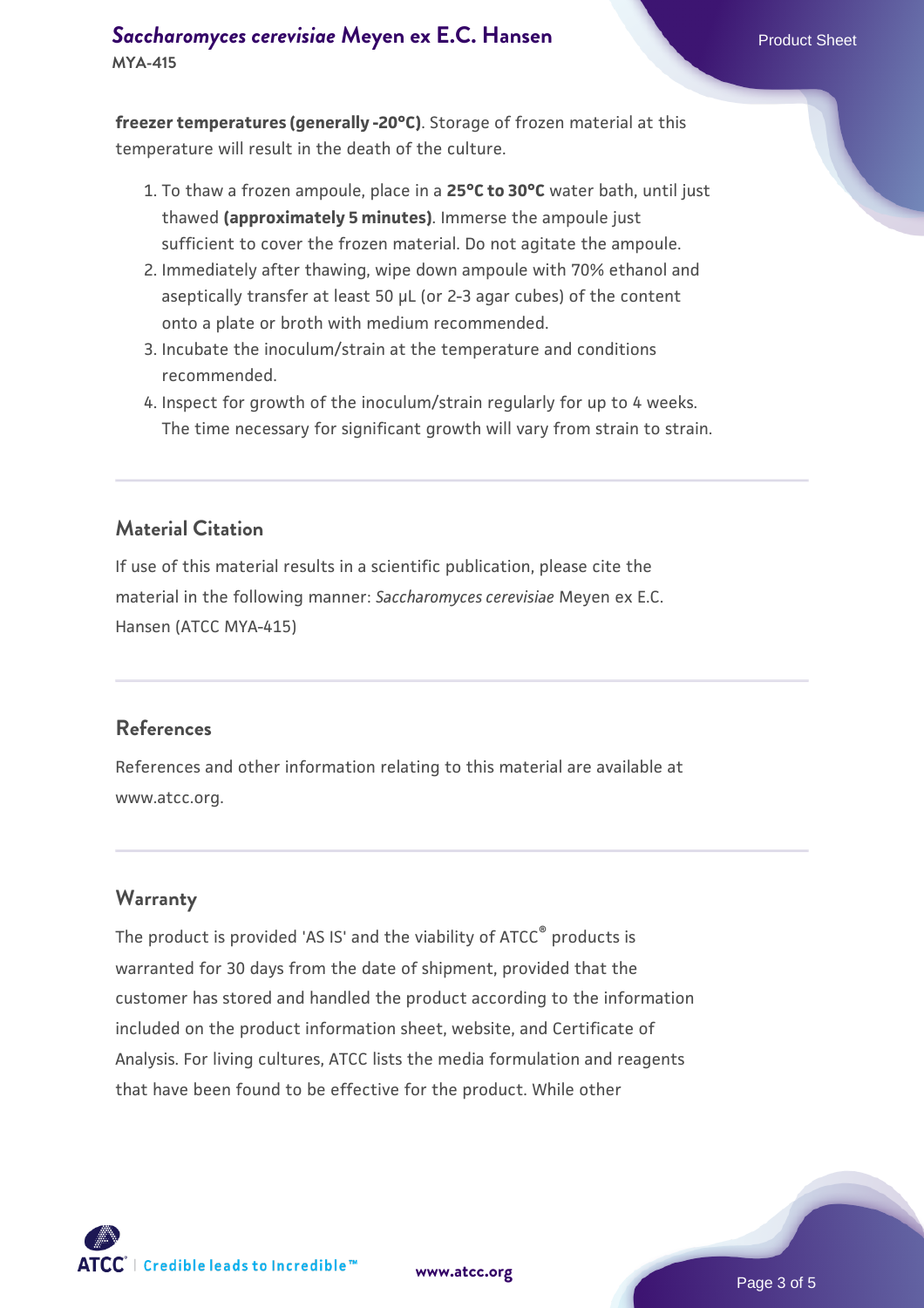## **[Saccharomyces cerevisiae](https://www.atcc.org/products/mya-415)** [Meyen ex E.C. Hansen](https://www.atcc.org/products/mya-415) **MYA-415**

unspecified media and reagents may also produce satisfactory results, a change in the ATCC and/or depositor-recommended protocols may affect the recovery, growth, and/or function of the product. If an alternative medium formulation or reagent is used, the ATCC warranty for viability is no longer valid. Except as expressly set forth herein, no other warranties of any kind are provided, express or implied, including, but not limited to, any implied warranties of merchantability, fitness for a particular purpose, manufacture according to cGMP standards, typicality, safety, accuracy, and/or noninfringement.

## **Disclaimers**

This product is intended for laboratory research use only. It is not intended for any animal or human therapeutic use, any human or animal consumption, or any diagnostic use. Any proposed commercial use is prohibited without a license from ATCC.

While ATCC uses reasonable efforts to include accurate and up-to-date information on this product sheet, ATCC makes no warranties or representations as to its accuracy. Citations from scientific literature and patents are provided for informational purposes only. ATCC does not warrant that such information has been confirmed to be accurate or complete and the customer bears the sole responsibility of confirming the accuracy and completeness of any such information.

This product is sent on the condition that the customer is responsible for and assumes all risk and responsibility in connection with the receipt, handling, storage, disposal, and use of the ATCC product including without limitation taking all appropriate safety and handling precautions to minimize health or environmental risk. As a condition of receiving the material, the customer agrees that any activity undertaken with the ATCC product and any progeny or modifications will be conducted in compliance with all applicable laws, regulations, and guidelines. This product is provided 'AS IS' with no representations or warranties whatsoever except as expressly set forth herein and in no event shall ATCC, its parents, subsidiaries, directors, officers,



**[www.atcc.org](http://www.atcc.org)**

Page 4 of 5